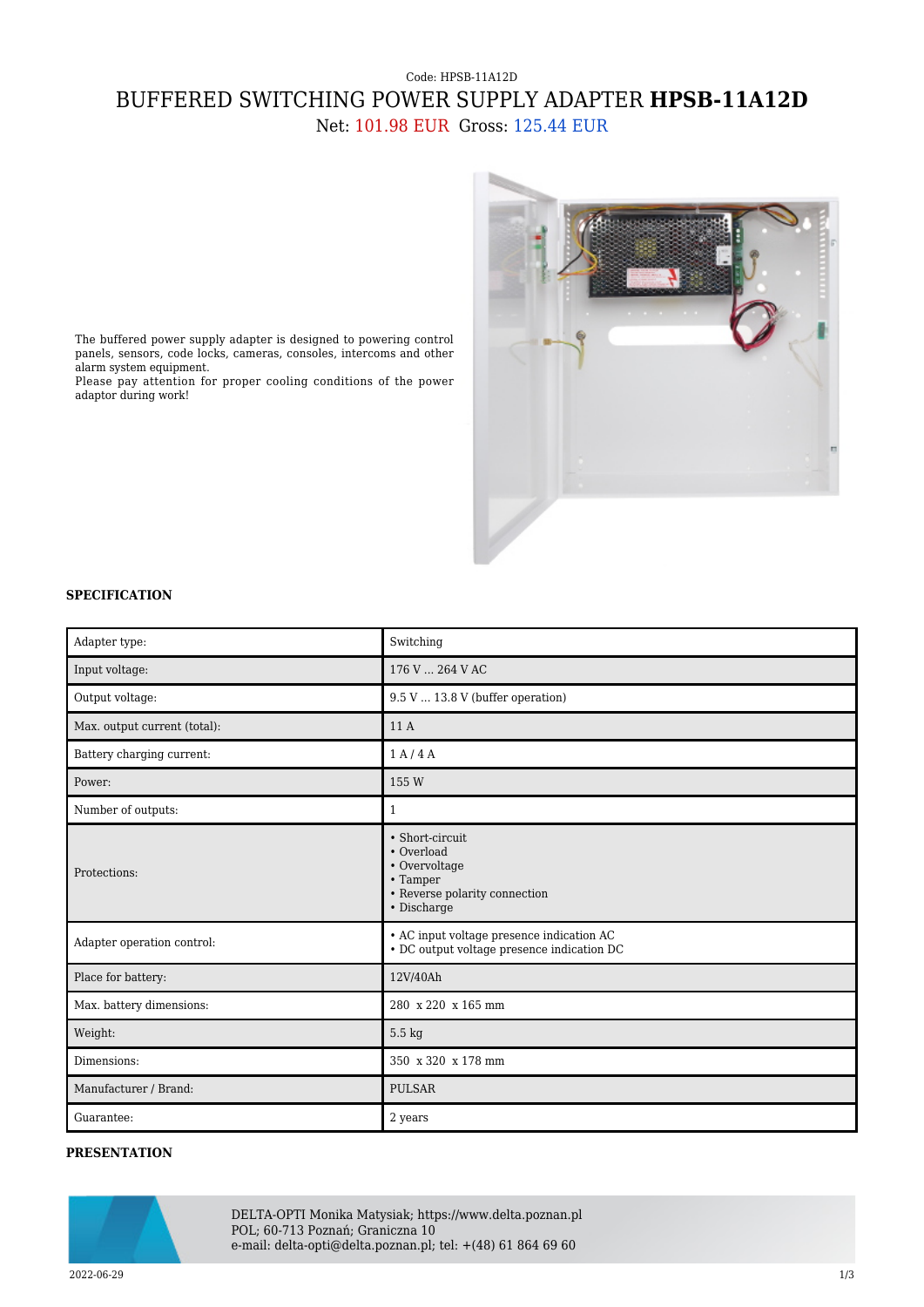Internal view:



Front view:



Mounting side view:





DELTA-OPTI Monika Matysiak; https://www.delta.poznan.pl POL; 60-713 Poznań; Graniczna 10 e-mail: delta-opti@delta.poznan.pl; tel: +(48) 61 864 69 60

2022-06-29 2/3